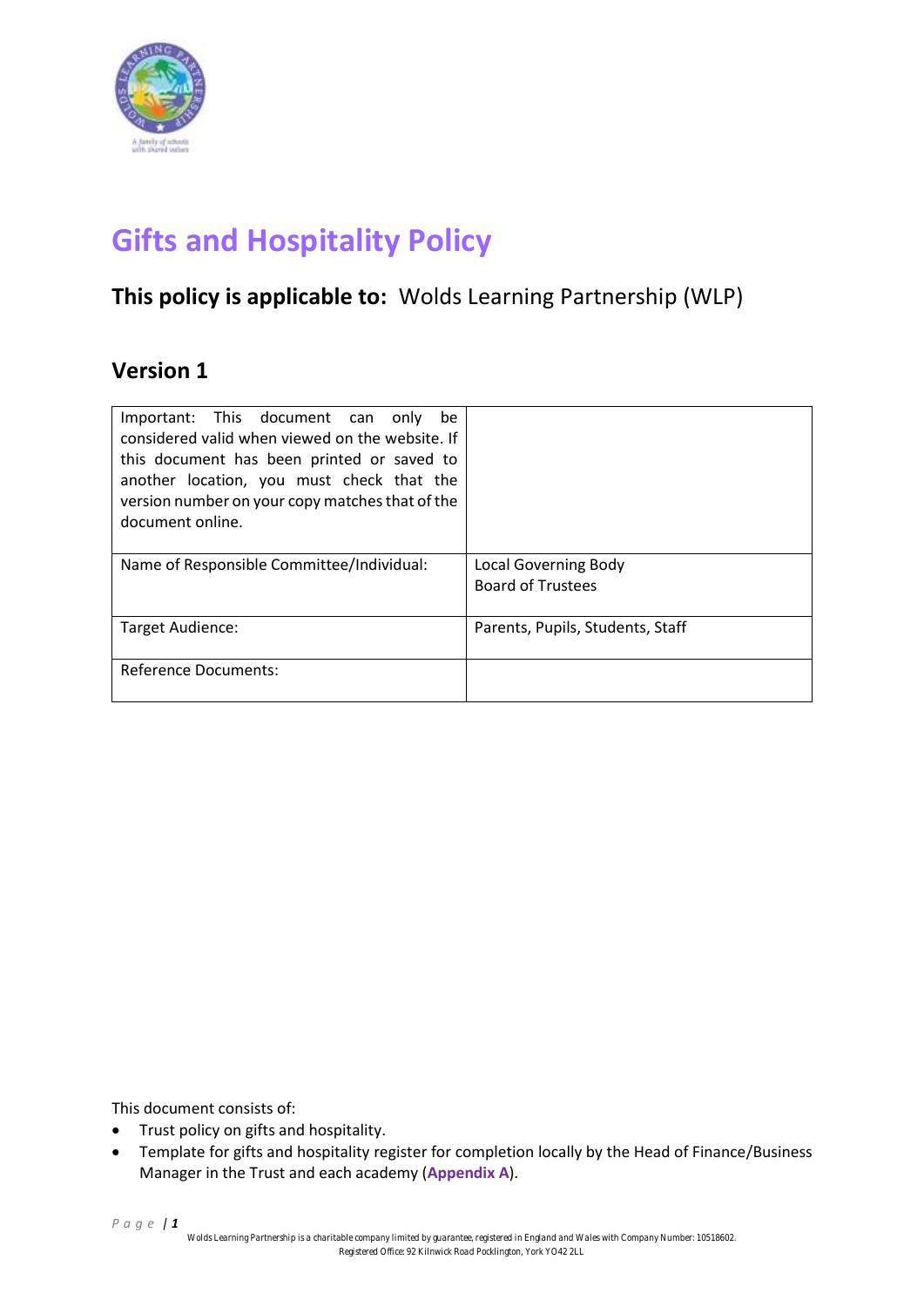

#### **Background**

The Wolds Learning Partnership is committed to the highest level of integrity, honesty and accountability in all its business dealings. All staff, trustees, and governors are expected to maintain high standards of propriety and professionalism in all their dealings, ensuring they are free from any conflict of interest through their business in the name of the Academy Trust.

In order to protect all individuals associated with the Trust, and the reputation of the Trust and its academies from accusations of bribery or corruption, staff, trustees, and governors must take extreme care that none of their dealings, directly or indirectly, could be deemed as a reward or benefit, in line with the Prevention of Fraud and Bribery Act 2010. This Act makes it a criminal offence to:

- Offer, promise or give a bribe.
- Request, agree to or accept a bribe.
- (by an organisation) fail to prevent bribery by those acting on its behalf ('associated persons') to obtain or retain business or a business advantage for the organisation.

Under this Act, a bribe is 'a financial or other advantage' offered, promised or given to induce a person to perform a relevant function or activity improperly, or reward them for doing so.

The Trust and each academy will hold a Gifts and Hospitality Register. All gifts/hospitality over the value of £20 must be recorded in the Gifts and Hospitality Register.

#### **Definitions**

A gift is any item or service, award, prize or any other benefit which is received free of charge; or personally offered at a discounted rate or on terms not available to the general public or which might be seen to compromise the personal judgement or integrity of the recipient.

Hospitality is the offer of food, drink, accommodation, entertainment or the opportunity to attend any cultural or sporting event not available to the general public without incurring a cost.

#### **Dealing with Gifts and Hospitality**

The Trust expects staff, trustees and governors to exercise the utmost discretion in giving and accepting gifts and hospitality when on Trust or academy business. Particular care should be taken about a gift from a person or organisation that has, or is hoping to have, a contract with our organisation. In any case of doubt advice should be sought from the Head of Finance/Business Manager.

Staff, trustees and governors must not make use of their official position to further their private interests or those of others.

Staff, trustees and governors must not accept gifts, hospitality or benefits of any kind from a third party where it might be perceived that their personal integrity is being compromised, or that the Trust/academy might be placed under an obligation.

Gifts of low intrinsic value such as promotional calendars or diaries, or small tokens of gratitude can be accepted. If there is any doubt as to whether the acceptance of such an item is appropriate, individuals should decline the gift or refer the matter to the academy Head of Finance/Business Manager.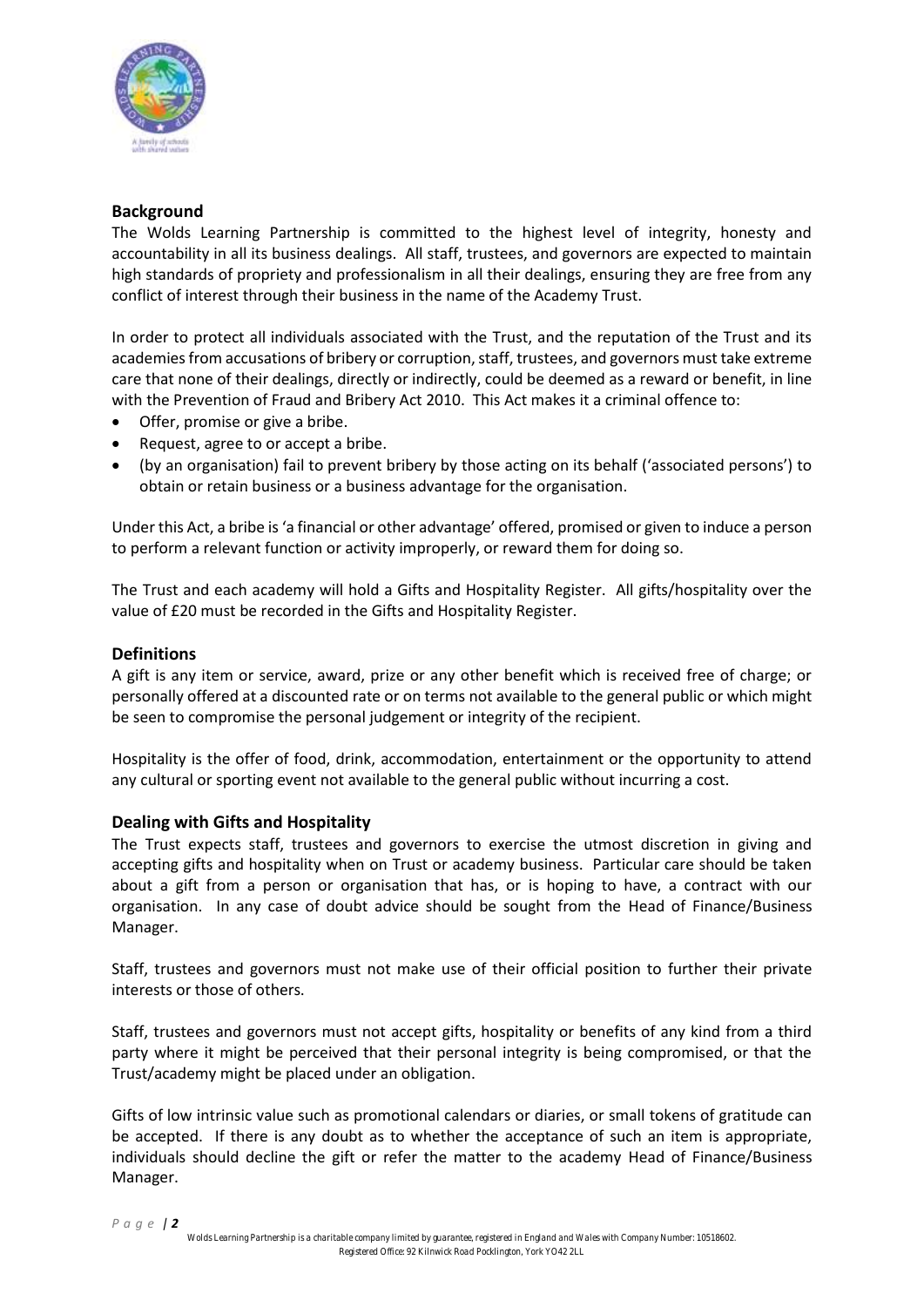

It is common for appreciative parents and pupils to register their thanks for the work of staff in the form of a small personal gift. If these are valued at less than £20 these are perfectly acceptable without reference to senior members of staff. These will not need to be recorded in the register. Where gifts are valued over £20 are accepted, these should be recorded in the register.

Where a more valuable gift, benefit or service is offered which is to the good of the academy, rather than an individual, it must be referred to the Head of Finance/Business Manager or if in the case of the Head of Finance/Business Manager, to the Head of School for approval within their discretion; if acceptable, these items must be recorded in the register.

Hospitality such as working lunches, coffees etc. are perfectly acceptable where it is appropriate to offer or receive these in support of good relationships with visiting staff or business colleagues. Modest hospitality, provided it is reasonable in the circumstances, should be similar in scale of hospitality which the Trust as an employer would be likely to offer. These would not be added to the register. Hospitality received about this level should be recorded in the register.

If a member of staff, trustee or governor is offered a gift or hospitality whilst involved in the procurement of goods and services, tenders for work or when liaising with anyone conduction business with the school (other than light refreshments) it is their responsibility to discuss this with the Head of Finance immediately.

If not accepting a gift would be regarded as causing offence (such as a sudden and unexpected gift or one where refusal could cause cultural offence) the item should be accepted. The matter should then be brought to the attention of the Head of Finance/Business Manager as soon as possible who may decide to return the gift, or may donate it to a school raffle or charitable cause.

Examples of gifts or hospitality that should not be accepted are cash or monetary gifts; gifts or hospitality offers to a member of your family; gifts or hospitality from a potential supplier or tenderer in the immediate period before tenders are invited or during the tender process; staff, trustee or governor attendance at sporting and cultural events at the invitation of suppliers, potential suppliers or consultants. (Where it is considered that there is a benefit to the Trust or one of its academies in a member of staff, trustee or governor attending a sponsored event, the attendance must be formally approved and registered by the Head of School).

Where a gift is received on behalf of the school, the gift remains the property of the school. The gift may be required for departmental display or it may, with the Head of School approval, remain in the care of the recipient. Unless otherwise agreed, the gift should be returned to the Head of Finance/Business Manager on or before the recipient's last working day.

Gifts are sometimes offered by suppliers with the purchase of items. All such special offer gifts are the property of the academy and must be used accordingly.

#### **Giving Gifts and Hospitality**

The Trust and its academies will not normally give gifts to other individuals or organisations. If gifts are given, staff must ensure that the decision is fully documented in the Gift and Hospitality Resister and has regard to propriety and regularity of the use of public funds. This does not apply to the award of gifts, prizes etc. related to the achievement of pupils e.g. attainment or merit awards.

*P a g e | 3*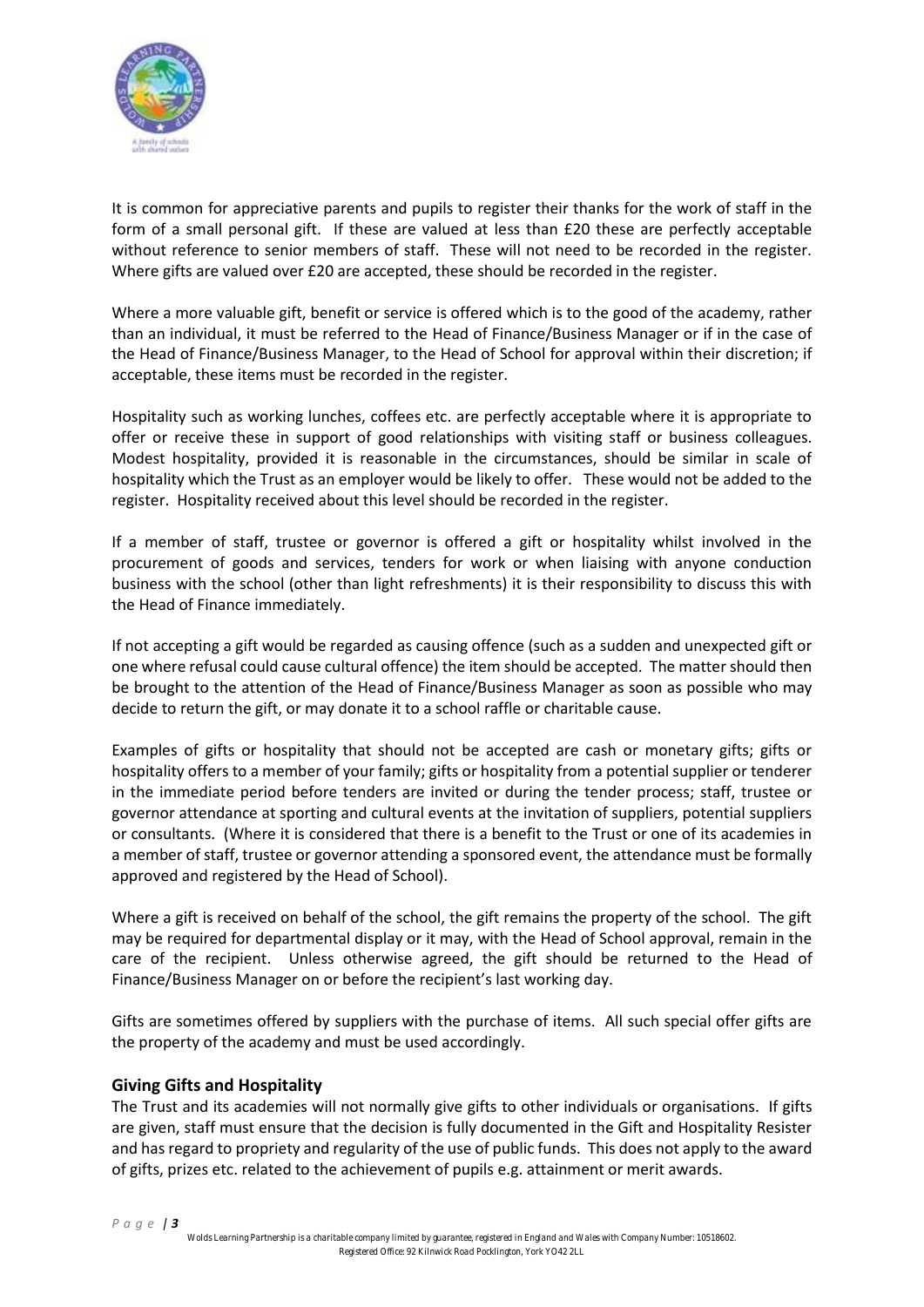

Where hospitality is provided by the Trust or its academies this should be approved in advance by the Head of Finance/Business Manager. In approving hospitality the Head of Finance/Business Manager should ensure it is not in breach of the UK Bribery Act 2010 and also that the costs are appropriate for a publically funded organisation. Hospitality such as working lunches, coffees etc. and modest hospitality in the form of meals etc. are perfectly acceptable where it is appropriate to offer or receive these in support of good relationships with visiting staff or business colleagues (but not family or friends). These would not be added to the register. Hospitality provided above this level should be recorded in the register.

#### **Non Compliance**

In the case where it is believed a member of staff, trustee, and governors has not declared a gift or hospitality then a formal investigation will be instigated by the Trust CEO/Head of Finance. If misconduct is indicated, this may take the form of disciplinary procedures in the case of employees.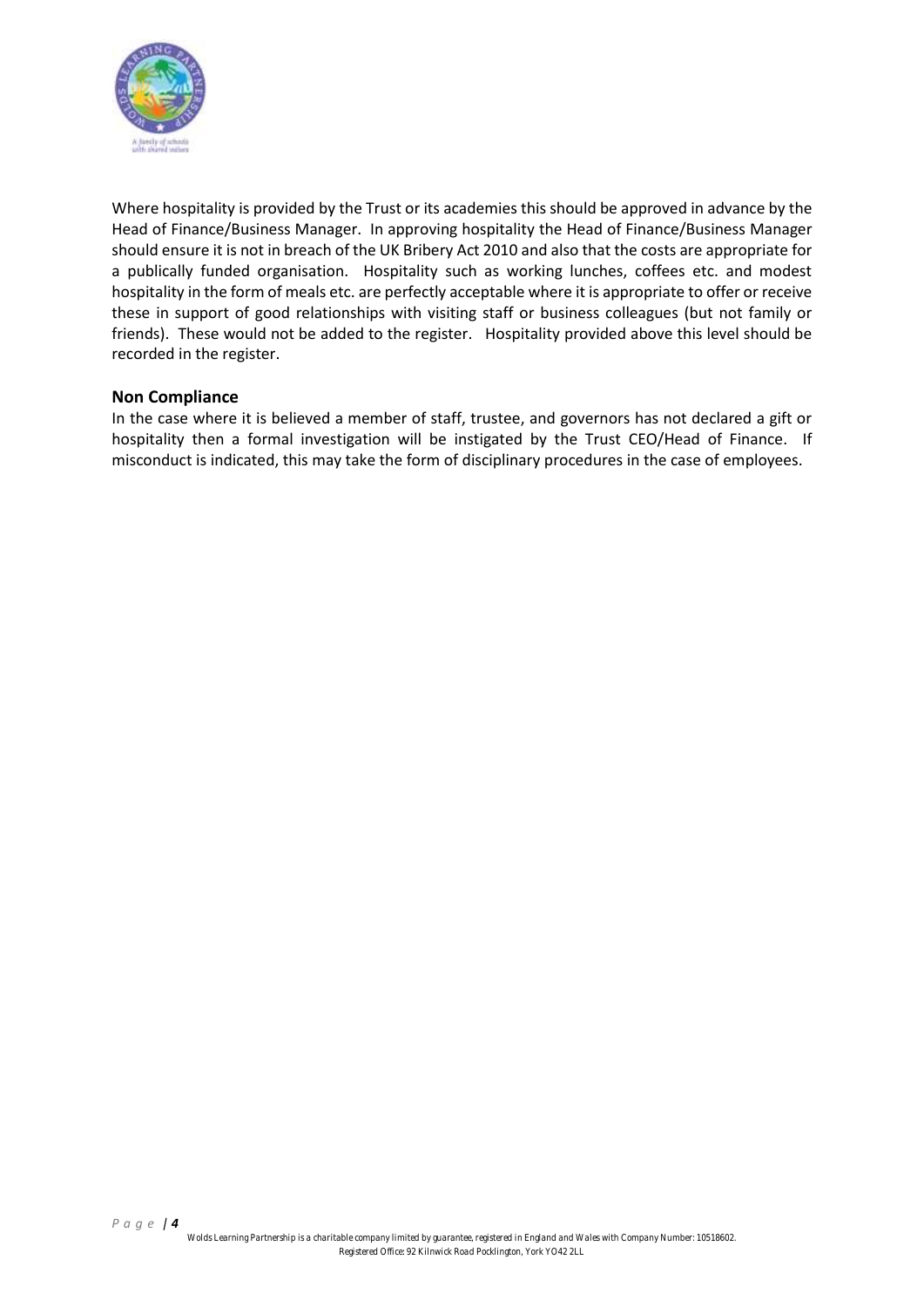

**Appendix A**

## **Wolds Learning Partnership – Gifts and Hospitality Register**

| Recipient | Nature of<br>Gift/Hospitality | Donor | Date | Estimated | Comments |
|-----------|-------------------------------|-------|------|-----------|----------|
|           |                               |       |      | value     |          |
|           |                               |       |      |           |          |
|           |                               |       |      |           |          |
|           |                               |       |      |           |          |
|           |                               |       |      |           |          |
|           |                               |       |      |           |          |
|           |                               |       |      |           |          |
|           |                               |       |      |           |          |
|           |                               |       |      |           |          |
|           |                               |       |      |           |          |
|           |                               |       |      |           |          |
|           |                               |       |      |           |          |